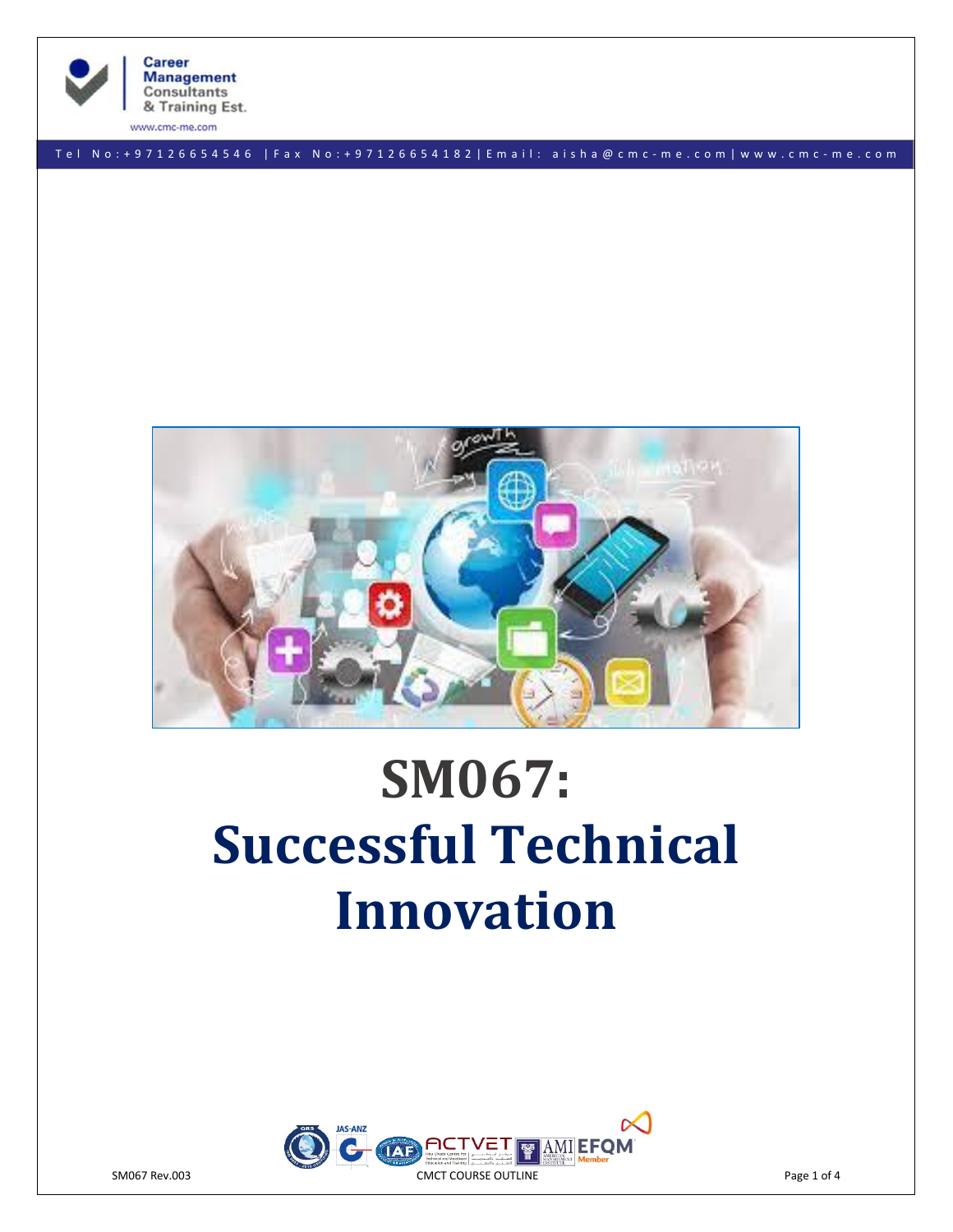

www.cmc-me.com

#### T e l N o : + 9 7 1 2 6 6 5 4 5 4 6 | F a x N o : + 9 7 1 2 6 6 5 4 1 8 2 | E m a i l : a i s h a @ c m c - m e . c o m | w w w . c m c - m e . c o m

## Training Description:

Technical innovation is essential for business to business companies, but to be successful a new product or solution has to work commercially in the market and deliver an acceptable level of profit to justify the investment. However, most technical experts do not have an understanding of the market, the customers and their needs, or the competitors. As a result, new products or solutions fail in the market.

It is essential that technical innovation takes into account the market at an early stage in the new product development process. Some organizations that have a high rate of success have a strategy of continuously assessing the market for opportunities first, and then using technical experts to create solutions to meet the market need.

This intensive training course is designed to increase the success of technical innovation by giving participants an understanding of what they should consider in the market, so that they avoid wasting time, money and effort developing potential new product or solutions which are likely to fail in the market.

It is specifically designed for technical organizations that manufacture products and solutions which they sell to other organizations – it is about technical innovation in business to business (B2B).

#### The training course will highpoint:

- ➢ How to make technical experts and product managers market-focused
- $\triangleright$  How to understand the market for a potential new product or service
- $\triangleright$  How to bring market knowledge into the new product development process
- $\triangleright$  How to construct a credible business case for a new technical product or solution
- $\triangleright$  How to create a product marketing strategy
- $\triangleright$  How to create a product marketing plan
- $\triangleright$  How to integrate the product marketing mix to make the product successful in the market

## Training Objectives:

## By the end of the training, participants will be able to:

- $\checkmark$  Avoid developing products which are technically sound but not commercially feasible
- $\checkmark$  Consider the market implications when they are developing new products
- $\checkmark$  Embed market and commercial thinking into the new product development process
- $\checkmark$  Construct and present a credible business case to justify investment in a new product
- $\checkmark$  Design a workable product strategy so that the product can succeed in the market
- $\checkmark$  Create a written product marketing plan to manage the product in the market

# Training Designed for:

This course is intended for All Senior or middle managers who are required to approve business cases for new products. Product and marketing managers, product development and R&D team members, sales managers and sales teams, market researchers and key account managers, Senior and middle managers, from multiple disciplines, who are involved in new product development, Product and marketing managers, R&D managers and technical experts, Sales and key account managers and Members of new product development teams.

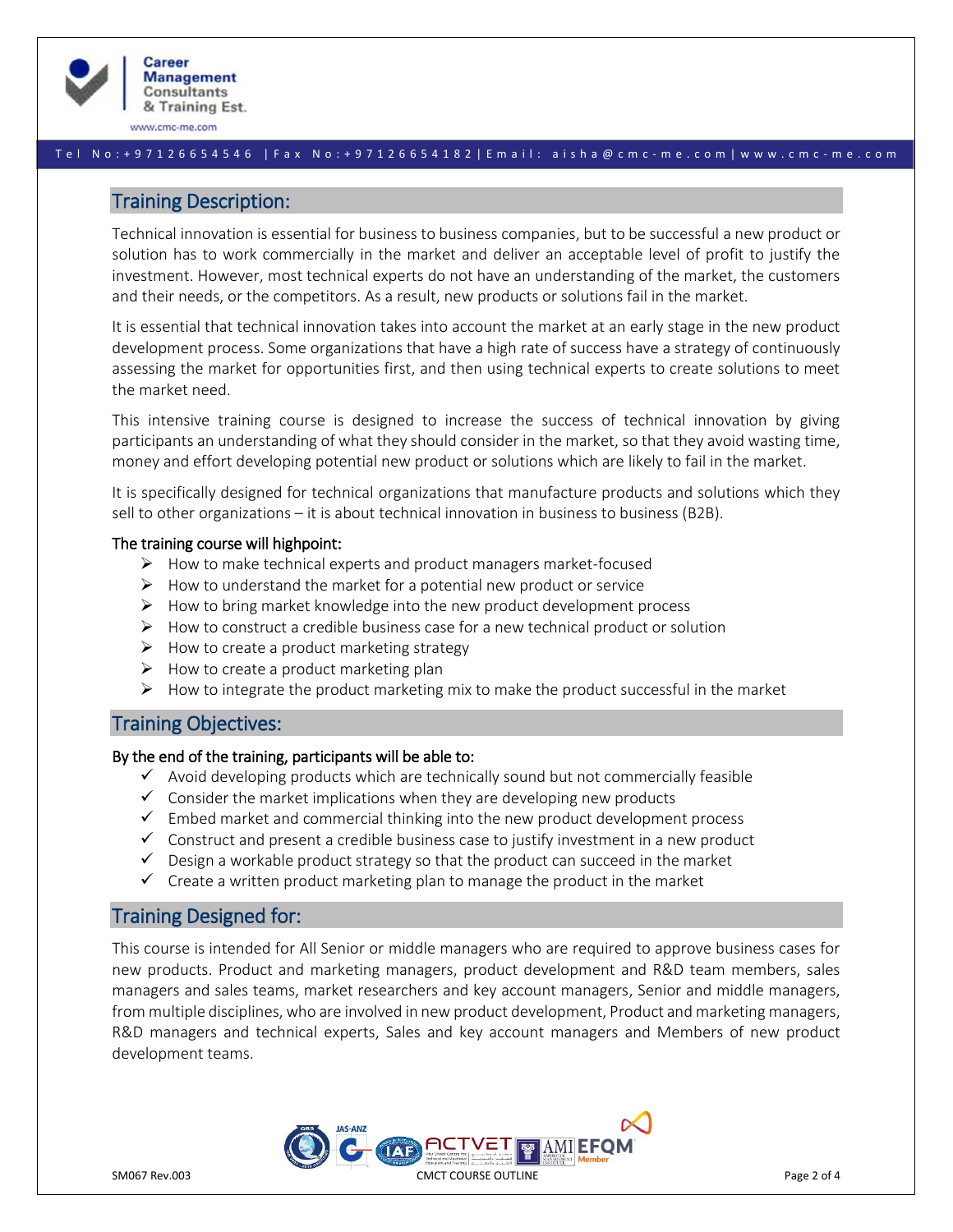

www.cmc-me.com

## T e l N o : + 9 7 1 2 6 6 5 4 5 4 6 | F a x N o : + 9 7 1 2 6 6 5 4 1 8 2 | E m a i l : a i s h a @ c m c - m e . c o m | w w w . c m c - m e . c o m

## Training Program:

## *DAY ONE:*

- ❖ Pre-Test
- ❖ How to Make Technical Innovation Succeed Commercially in the Market
	- Making technical invention work commercially
	- Why a market-focused approach to innovation is essential
	- What you should know about the market and why
	- Market impact
	- Customer impact
	- Competitor impact

#### *DAY TWO:*

#### ❖ How to Make Technical Innovation Succeed Commercially in the Market

- Market stakeholder impact
- Estimating the size of the potential market for a new product
- Discovering what must be achieved for a new product to succeed in the market
- Prioritizing market key success factors
- Assessing the organization's capability to succeed in the market
- Impact of a new product on the product portfolio

#### *DAY THREE:*

#### ❖ How to Build a Credible Business Case for a New Product

- Understanding the stage-gate product development process
- Using a 'Dragons Den' approach in the stage-gate process
- How to construct a credible business case
- What a business case should contain and why
- How to present a business case

#### *DAY FOUR:*

#### ❖ How to Create a 'Go to Market' Strategy and Plan for a New Product

- Strategy and how it works in a market
- Setting market objectives for a new product
- Defining the 'go to market' strategy for a new product
- Specifying target groups and positioning the new product
- Constructing an integrated marketing mix for a new product
- Defining the new product, its value proposition and its role in the portfolio

#### *DAY FIVE:*

#### ❖ New Product Marketing Plan – Continued

- Determining the pricing strategy for the product
- Specifying the marketing communications tools and messages to promote and sell the product
- Managing distributors to win preference for the new product
- Applying the marketing solutions mix
- Scheduling the plan and applying resources
- Specifying the budget and financial outcomes
- Contingency planning